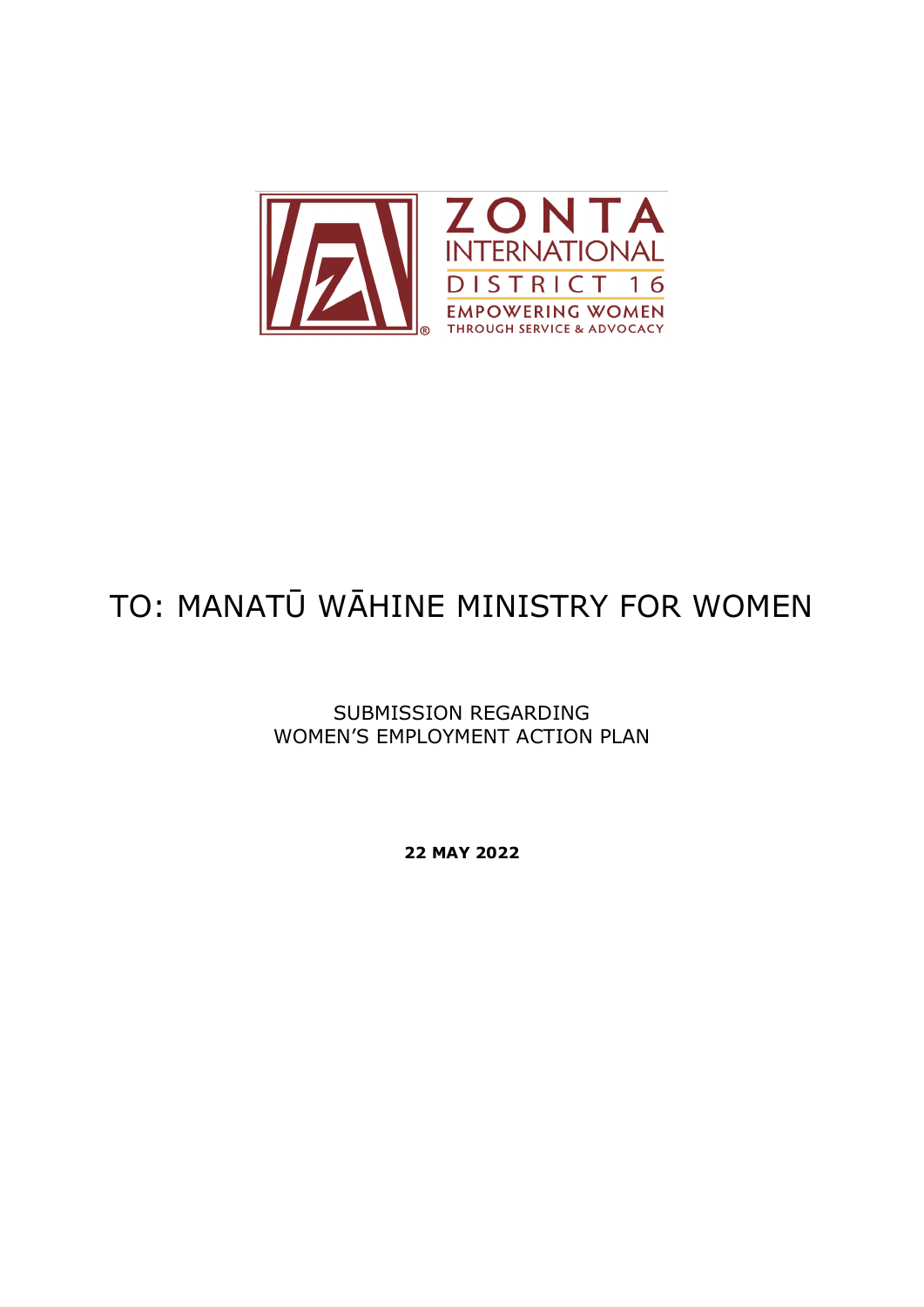# **INTRODUCTION**

- 1 This submission is from Zonta International District 16 Incorporated (*Zonta D16*).
- 2 Zonta D16 has been active for 57 years. We are the Aotearoa New Zealand District of Zonta International (which comprises 31 Districts and one region worldwide).
- 3 Zonta D16 is an organisation of professionals empowering women through service and advocacy. We envision a world in which women's rights are recognised as human rights and every woman is able to achieve her full potential.
- 4 Across Aotearoa New Zealand we champion the global "Zonta says NO to Violence against Women" campaign, which aims to end violence against women by changing gender-based attitudes and behaviours.

# **MAIN POINTS**

- 5 In implementing the Women's Employment Action Plan (*WEAP*), we strongly believe that the following actions should be addressed:
	- 5.1 a comprehensive review should be undertaken of the suitability of KiwiSaver and other employment-related financial products for women;
	- 5.2 the Ministry should work alongside the Retirement Commission and the Financial Markets Authority to promote financial literacy for women, in particular in relation to KiwiSaver and other employmentrelated financial products;
	- 5.3 school programmes should champion a shift in attitudes about women (including young women) taking jobs in traditionally male-dominated trades;
	- 5.4 women who are currently working in these trades should be empowered to share their experience, learnings and ideas on breaking the current barriers to women's employment;
	- 5.5 the Ministry should promote legislative change to extend the diversity and inclusion principles in the Public Service Act 2020 (and the associated agency reporting regime) so they apply to a much greater proportion of employees across the public sector;
	- 5.6 businesses should be actively encouraged to adopt one or more of the systems currently available that set benchmarks for gender policies and practices. These systems include for example, the Women's Empowerment Principles, and the GenderTick™;
	- 5.7 awareness of these systems should be promoted, such that investors, employees and customers can identify the companies that meet their requirements;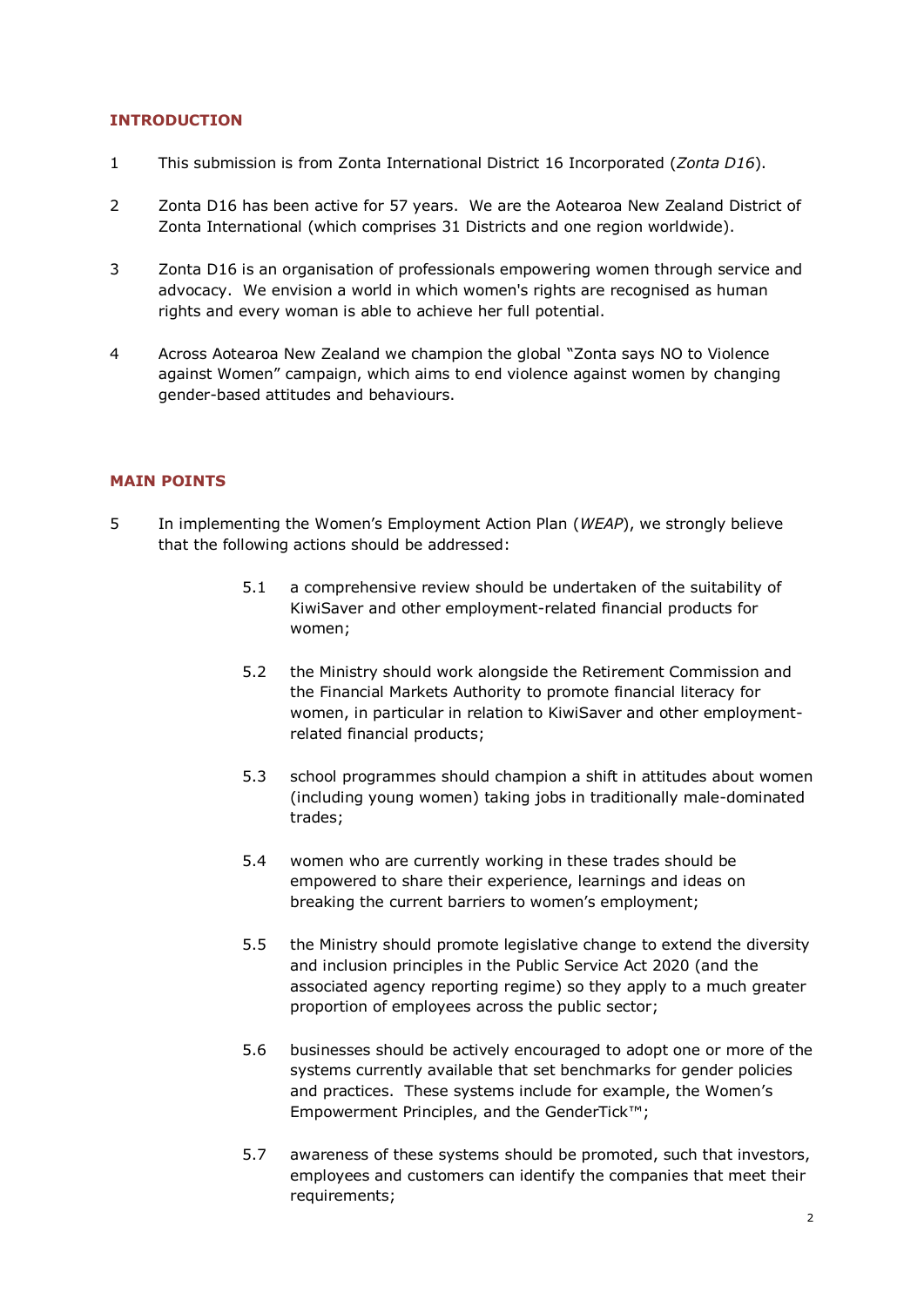5.8 steps should be taken to shift societal expectations that the role of carer (of for example, children, ageing parents, and whānau suffering from long Covid) is predominately women's work.

# **PROCESS**

- 6 In formulating our submission, we used the material prepared by the Ministry titled "WEAP engagement – what we heard against actions 6 March" (*the WEAP Engagement Document*).
- 7 We held a Zoom meeting on 12 May 2022 with representatives from Zonta Clubs from across Aotearoa New Zealand. Participants at the meeting were provided with the WEAP Engagement Document in advance, together with background material, including the Cabinet paper authored by the Ministry dated 12 April 2021 entitled "Building Resilience for Women – COVID-19 and Beyond".
- 8 The key points below reflect the output of the Zoom meeting, together with additional comments received since that meeting. At the Ministry's request, we have focussed on how the four key Focus Areas of the WEAP might be implemented.

## **KEY POINTS OF OUR SUBMISSION**

- 9 We understand that the WEAP is seen as the first step towards an All-of-Government women's strategy to achieve positive economic and social outcomes for all women in Aotearoa New Zealand. We strongly support this initiative.
- 10 We address below particular actions that we think would assist in the implementation of the Focus Areas set out in the WEAP Engagement Document.

## **Focus Area #1 – Financial security**

11 Under this heading, the WEAP Engagement Document appropriately highlights the need for pay transparency and closing the gender pay gap. Pay equity claims and the implementation of fair pay agreements under the proposed Fair Pay Agreements legislation (currently before Parliament) will also be critical to ensuring fair and equitable outcomes for women.

#### *Financial wellbeing in retirement*

- 12 We also think that financial security must be examined in close connection with the KiwiSaver scheme (which is an integral component of work compensation in Aotearoa New Zealand). In particular, we think a comprehensive review needs to be undertaken of the suitability of KiwiSaver and other employment-related financial products for women.
- 13 Women tend to have more interrupted working lives, with many taking the role of primary carer for children and whānau. Our work with the Grandparents Raising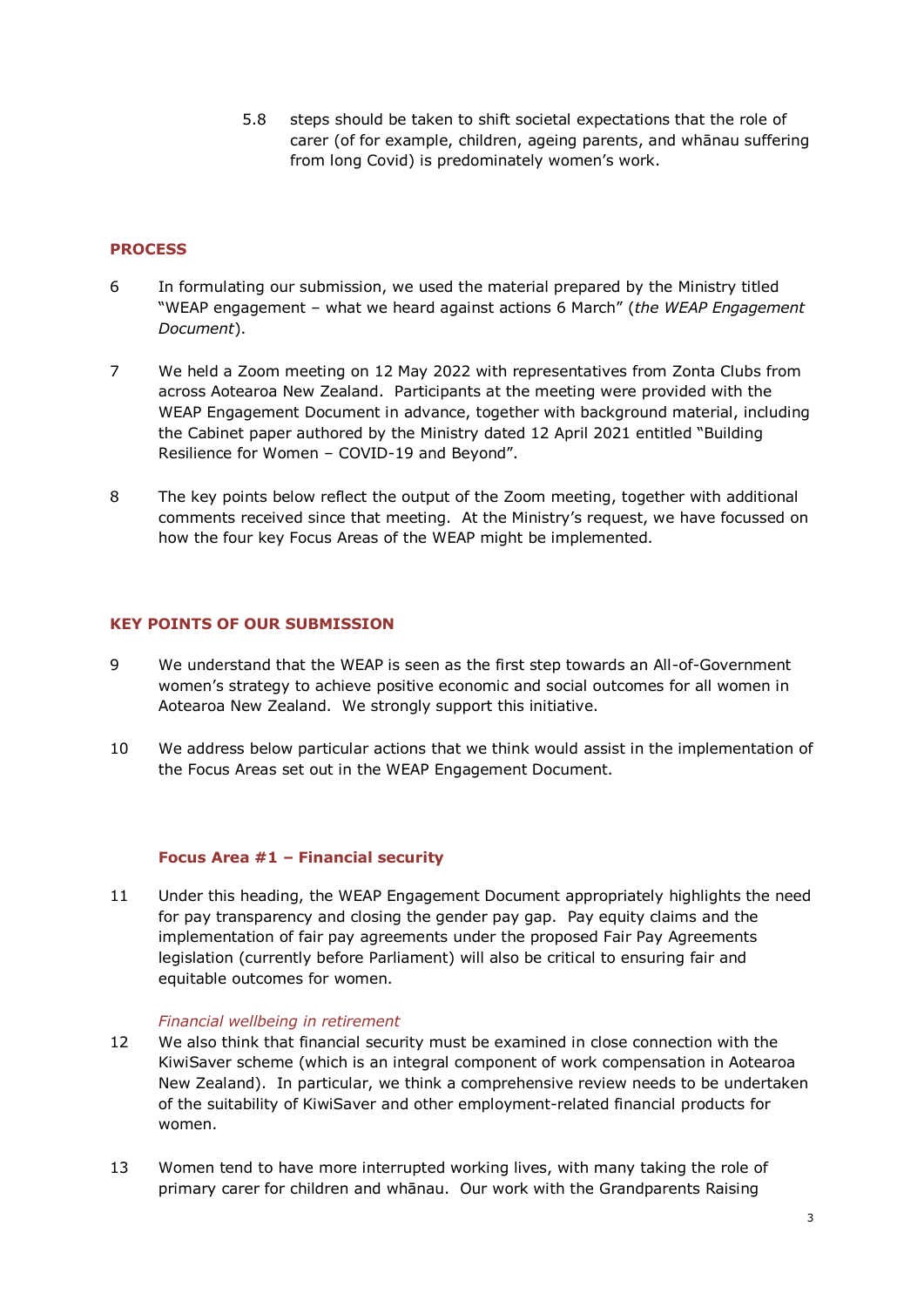Grandchildren Trust NZ has highlighted to us the impact on women of taking on childraising roles later in life. These women face significant financial burdens and their ability to remain in the workforce is severely constrained. They are also reallocating retirement savings to protect and nurture their grandchildren.

14 The interrupted work patterns that are mainly experienced by women lead to lower employer and employee contributions. This begs the question: how should financial products be changed to build in flexibility to accommodate the real work-life experience of women in Aotearoa New Zealand? The foundation for this work could be the "Women and Financial Wellbeing in New Zealand" research carried out by the Financial Services Council and published in December 2021.<sup>1</sup>

# *Financial literacy*

- 15 We also think that the promotion of financial literacy is a key pillar in building women's financial security. We think there is an opportunity for the Ministry to work alongside the Retirement Commission and the Financial Markets Authority in promoting financial literacy for women, in particular in relation to KiwiSaver and other employment-related financial products.
- 16 The recent research referred to below indicates that there is a current groundswell of enthusiasm in the financial services industry to address this issue.
- 17 Research commissioned by ASB in New Zealand in 2021 highlights a gender divide not only brought about by the gender pay gap, but also by women overall making lower contributions to their KiwiSaver and a preference for saving their money over investing it.<sup>2</sup>
- 18 A 2019 survey by the (then) Commission for Financial Capability found that 34% of women (as compared to 20% of men) enrolled in KiwiSaver did not know whether their fund was in the conservative, balanced or growth categories.<sup>3</sup>
- 19 Some of these themes are echoed in the findings of the 2021 Financial Services Council New Zealand research referred to above. This research found that close to 60% of female respondents consider themselves to have limited or no experience in investing, compared to 40% of men.<sup>4</sup>
- 20 Closing the gender pay gap is a recognised priority. But so too is the need to ensure that women are empowered to have the confidence and capability to make decisions about their employment–related financial products that fundamentally impact their preparedness for retirement.

 $1$  The Financial Services Council of New Zealand, Money & You Women And Financial Wellbeing In New Zealand. This research report can be found at Money and You - Women & Financial Wellbeing in NZ [\(fsc.org.nz\)](https://blog.fsc.org.nz/2021-research-women-and-financial-wellbeing)

<sup>2</sup> [www.asb.co.nz/documents/media-centre/media-releases/women-better-off-day-to-day-but-miss-out-on-](http://www.asb.co.nz/documents/media-centre/media-releases/women-better-off-day-to-day-but-miss-out-on-750-million-at-retirement.html)[750-million-at-retirement.html](http://www.asb.co.nz/documents/media-centre/media-releases/women-better-off-day-to-day-but-miss-out-on-750-million-at-retirement.html)

<sup>&</sup>lt;sup>3</sup> [What we don't know about KiwiSaver | Retirement Commission Te Ara Ahunga Ora](https://retirement.govt.nz/news/latest-news/what-we-dont-know-about-kiwisaver/) See also [retirement.govt.nz/news/latest-news/new-data-reveals-for-the-first-time-largest-breakdown-of-kiwisaver](https://retirement.govt.nz/news/latest-news/new-data-reveals-for-the-first-time-largest-breakdown-of-kiwisaver-balances-across-all-ages-and-genders/)[balances-across-all-ages-and-genders/](https://retirement.govt.nz/news/latest-news/new-data-reveals-for-the-first-time-largest-breakdown-of-kiwisaver-balances-across-all-ages-and-genders/) See also in this regard, the work of Alexandra Lipski [www.nzherald.co.nz/business/why-are-young-new-zealand-women-not](http://www.nzherald.co.nz/business/why-are-young-new-zealand-women-not-investing/D4ARQBLNBDFACXZXSVWORVQK6I/)[investing/D4ARQBLNBDFACXZXSVWORVQK6I/](http://www.nzherald.co.nz/business/why-are-young-new-zealand-women-not-investing/D4ARQBLNBDFACXZXSVWORVQK6I/)

<sup>4</sup> At page 5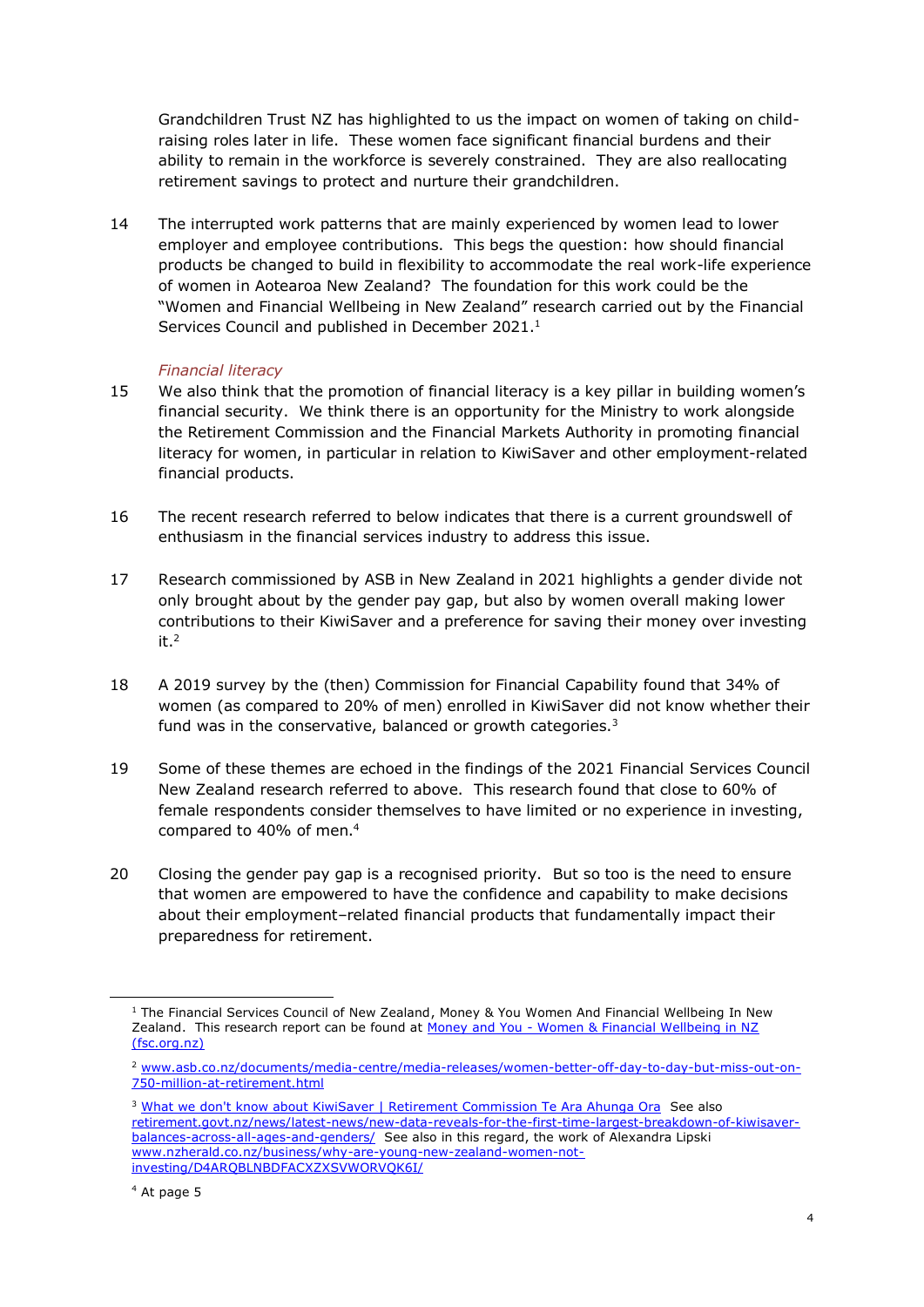#### *Proposed New Zealand Income Insurance Scheme*

21 We would also urge the Ministry to take an active role in ensuring that specific issues related to women's employment are front and centre in the development of the proposed New Zealand Income Insurance Scheme.

## **Focus Area #2 – Inclusive labour market**

- 22 We agree with the actions proposed under this heading in the WEAP Engagement Document (pages 3 to 7).
- 23 In particular, as set out in that WEAP Engagement Document, there is a need to link to actions across the other Employment Action Plans, for wahine Māori; Pacific women; former refugee, recent migrant and ethnic women; women with disabilities; older women; and younger women. We are mindful of the inequalities that exist within the population of women in Aotearoa New Zealand. We can only narrow those gaps by taking actions to clearly identify and address them. Many of those actions will be set out in the other Employment Action Plans – making their links with the WEAP critical.
- 24 Under Focus Area #2, we would also add the following.

#### *Women in trades*

- 25 As we emerge from another phase of the pandemic, a variety of circumstances have conflated to put extreme pressure on the supply of workers in the trades. Such pressures are also likely to emerge in the recovery phase of any natural disaster in New Zealand that has a significant impact on infrastructure and other property.
- 26 The training of women for good jobs in trades (that have been traditionally maledominated) makes very good sense from an NZ Inc. perspective.
- 27 Women experience barriers to joining trades where they are traditionally underrepresented<sup>5</sup>, including:
	- 27.1 lack of knowledge about opportunities and pathways;
	- 27.2 finding employers willing to work with women;
	- 27.3 male-dominated workplace culture; and
	- 27.4 lack of sector or workplace support for women (including ensuring that workplaces have appropriate facilities and are safe for women).
- 28 We think that the first of these barriers (lack of knowledge about opportunities) needs to be addressed in schools. School programmes need to provide information about the opportunities available and champion a shift in attitudes about women (including young women) taking jobs in the trades.<sup>6</sup>

<sup>5</sup> [www.rnz.co.nz/news/business/440438/women-tradies-say-they-re-dealing-with-barriers-including-sexist](http://www.rnz.co.nz/news/business/440438/women-tradies-say-they-re-dealing-with-barriers-including-sexist-comments-toilet-access)[comments-toilet-access](http://www.rnz.co.nz/news/business/440438/women-tradies-say-they-re-dealing-with-barriers-including-sexist-comments-toilet-access)

 $6$  We also note with concern, the reported number of students (including young women) currently "lost" to education following periods of interrupted learning since the start of the Covid-19 pandemic. Many of these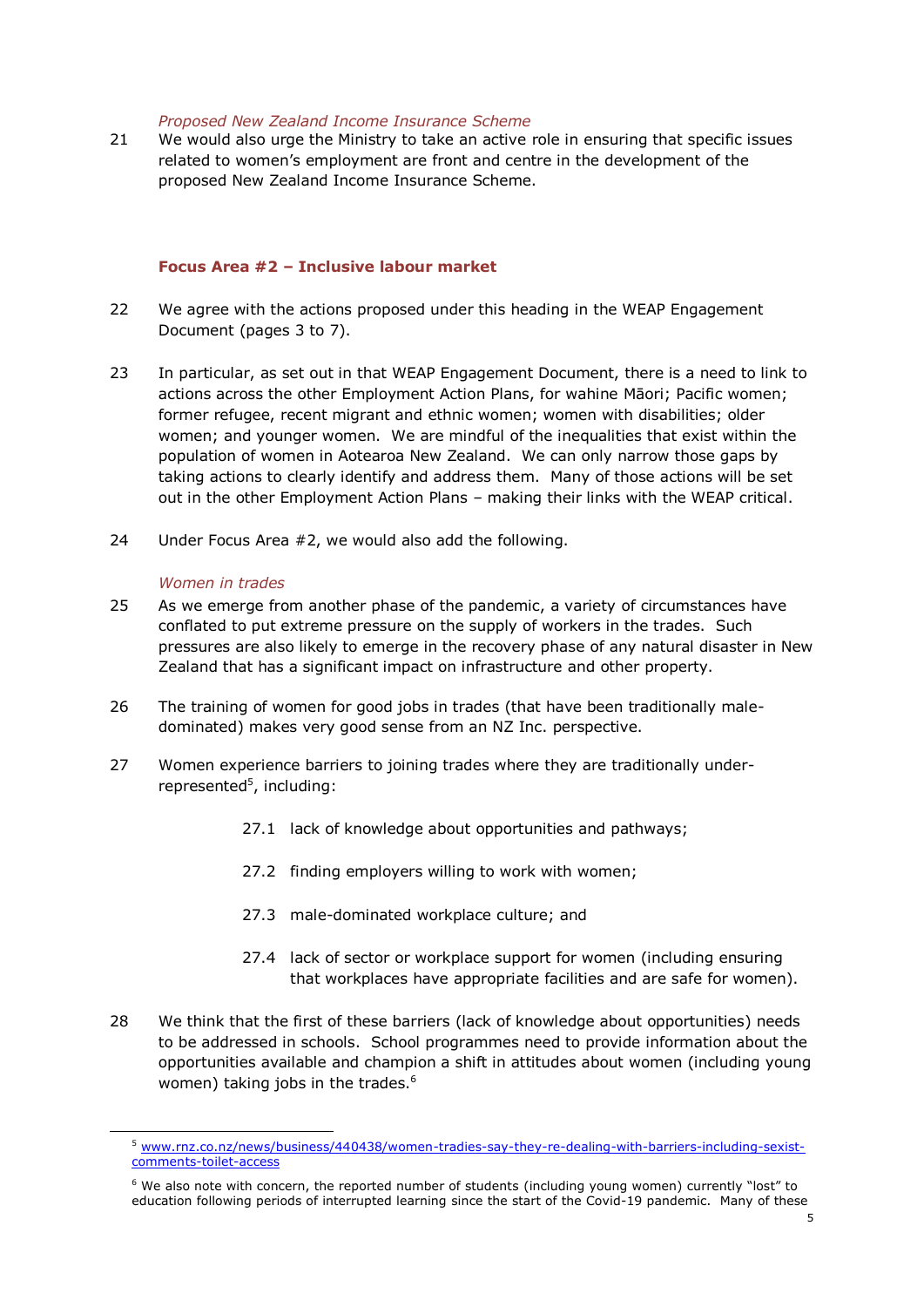- 29 The other barriers are harder to resolve, but they are not irresolvable. There are women working in trades (and managing women in trades) who have been extremely successful. By way of example, we are aware of the work of Colleen Upton, who in 2021 was made an Officer of the NZ Order of Merit for services to the plumbing and gas fitting industry and women. $7$
- 30 We think an action under the WEAP should be to empower women who are currently working in the trades to share their experience, learnings and ideas on how the current barriers can be broken down.

## *Diversity, Equity and Inclusion*

- 31 Systemic and structural barriers must also be dismantled to ensure that those women less likely to be empowered within the workforce can succeed at all levels - from entry to promotion to retirement. When disenfranchised women in our society are given equal employment opportunities, every woman in our society benefits, which in turn benefits society as a whole.
- 32 In relation to the core public service, section 75 of the Public Service Act 2020 requires chief executives of government departments to be guided by the principle that the group comprising all public service employees should reflect the makeup of society. Furthermore, in employment policies and practices, those chief executives must foster a workplace that is inclusive of all groups. Section 75 has brought together the commitments relating to Papa Pounamu. $8$  It has also led to strengthened reporting requirements regarding diversity, equity and inclusion in government departments.<sup>9</sup>
- 33 We would urge the Ministry to promote an amendment to the Crown Entities Act 2004 to include wording that corresponds with section 75, Public Service Act. Such an amendment could extend the diversity and inclusion principles of section 75 to Crown entities and catch a much greater proportion of employees across the public sector (i.e. not just the core public service). This legislative change would lead to better reporting by Crown entities regarding diversity, equity and inclusion (which in turn may incentivise their performance regarding these matters). Currently, required reporting on these matters by Crown entities is much weaker than for government departments.<sup>10</sup>

## *Immigration settings*

- 34 The recently announced two tier immigration policy has registered nurses and midwives relegated to a two year "work to residence pathway" (as opposed to the fast track residency on the Green List). This policy provides an example of how Government policy can contradict the notion of an inclusive labour market.
- 35 This announcement is a timely reminder of the need to run a "gender lens" over all immigration policies before their release.

young people may have been suited to jobs in trades and further education. There is a pressing need to address the complex issues related to school attendance as we emerge from the most recent phase of Covid-19.

<sup>7</sup> [www.huttgas.co.nz/meet-the-team](http://www.huttgas.co.nz/meet-the-team)

<sup>8</sup> Papa Pounamu - Te kōkiri i te kanorau me te ngākau tuwhera puta noa i te Ratonga Tūmatanui | Driving [diversity and inclusion across the Public Service | Te Kawa Mataaho Public Service Commission](https://www.publicservice.govt.nz/our-work/diversity-and-inclusion/papa-pounamu-driving-diversity-and-inclusion-across-the-public-service/)

<sup>&</sup>lt;sup>9</sup> [Annual Reports and other End-of-Year Performance Reporting -](https://www.treasury.govt.nz/sites/default/files/2022-04/2022-year-end-reporting-departments.pdf) Guidance for reporting under the Public Finance Act 1989 - [May 2022 \(treasury.govt.nz\)](https://www.treasury.govt.nz/sites/default/files/2022-04/2022-year-end-reporting-departments.pdf) See section 7.3

<sup>&</sup>lt;sup>10</sup> www.treasury.govt.nz/publications/quide/preparing-annual-report-crown-entities See section 7.6.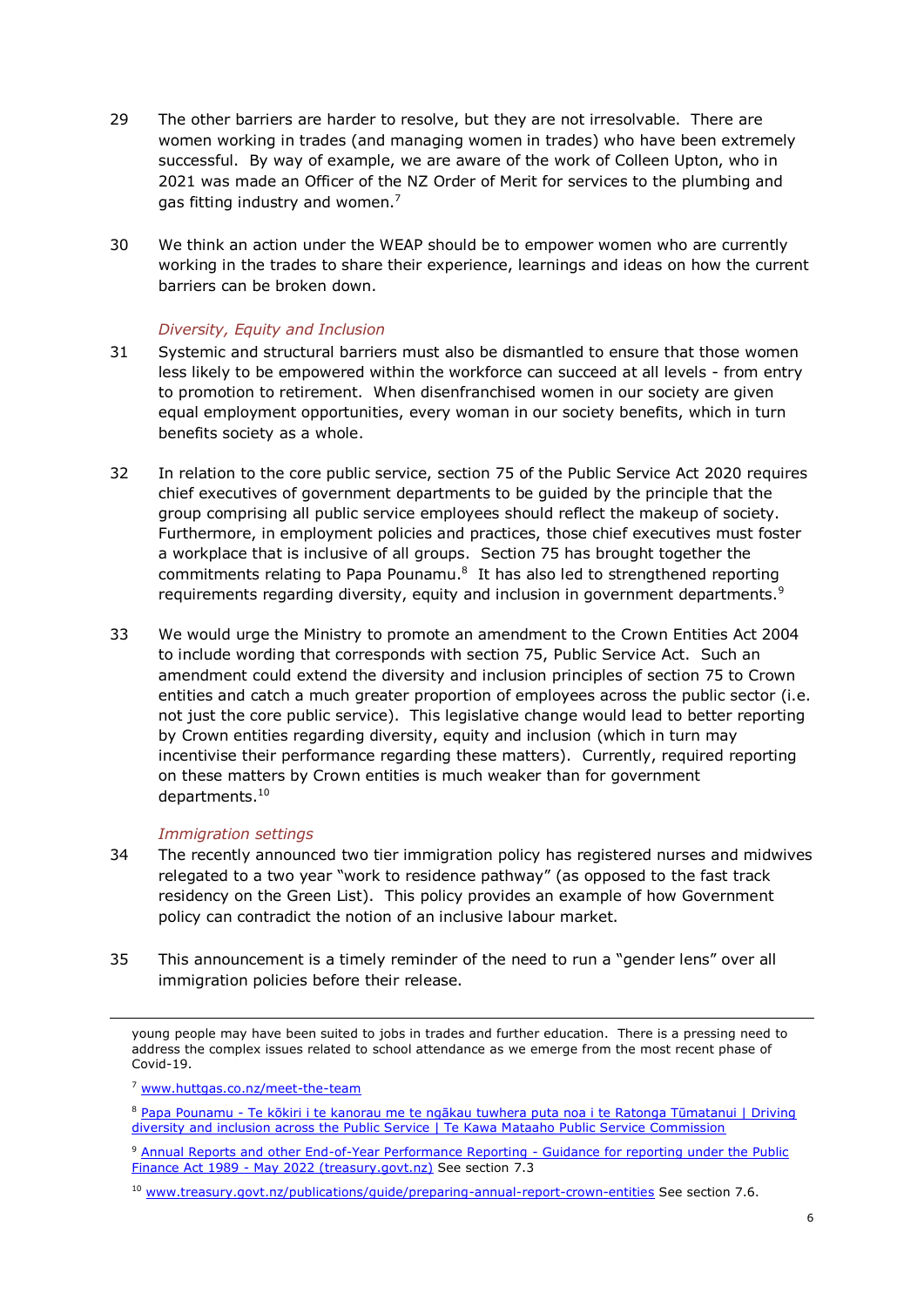#### **Focus Areas #3 – Women in business**

36 We agree with the actions proposed (on pages 8 to 11) of the WEAP Engagement Document under the headings "Women in Business". We would add the following.

*Businesses to demonstrate commitment to gender equity to investors, employees and customers*

- 37 The recent statement by Simon Henry, Director and CEO of DGL, regarding Nadia Lim has drawn the ire of many commentators. It is also notable that, in the immediate aftermath of the publicity regarding Mr Henry's statements, the price of DGL shares dropped significantly.
- 38 Like most other commentators, Zonta D16 was appalled by the sexist and racist comments that Mr Henry made. But this episode has also led us to think that in the current environment, investors (including of KiwiSaver funds) may be more likely to be influenced by how an NZX company and its directors approach diversity and gender equity issues.
- 39 Against that backdrop, we suggest that an action under the WEAP should be to actively encourage businesses to adopt the principles (or meet the criteria) of one or more of the systems currently available that set benchmarks for gender policies and practices. These systems include, for example:
	- 39.1 the Women's Empowerment Principles; $11$
	- 39.2 the GenderTick™. 12
- 40 The WEAP should also include an action to promote awareness of these systems, such that investors, employees and customers can identify the companies that meet the systems' requirements.

## **Focus Area #4 – Supporting women to move between paid and unpaid work**

41 We agree with the actions proposed (on pages 12 and 13) of the WEAP Engagement Document under the heading "Supporting women to move between paid and unpaid work".

#### *Women in carer roles*

42 During the Covid pandemic, some women in Aotearoa New Zealand left the workforce due to their inability to continue to juggle both their full or part-time time work and also their role as carer for children and/or ageing parents.

<sup>&</sup>lt;sup>11</sup> Women's Empowerment Principles – [UN Women Aotearoa New Zealand](https://unwomen.org.nz/womens-empowerment-principles/) A coalition of four organisations, UN Women Aotearoa NZ, New Zealand Federation of Business and Professional Women, New Zealand Human Rights Commission and Zonta D16 promote and champion the Women's Empowerment Principles throughout New Zealand.

<sup>&</sup>lt;sup>12</sup> [YWCA | GenderTick™](https://www.ywca.org.nz/workplace/gendertick/)